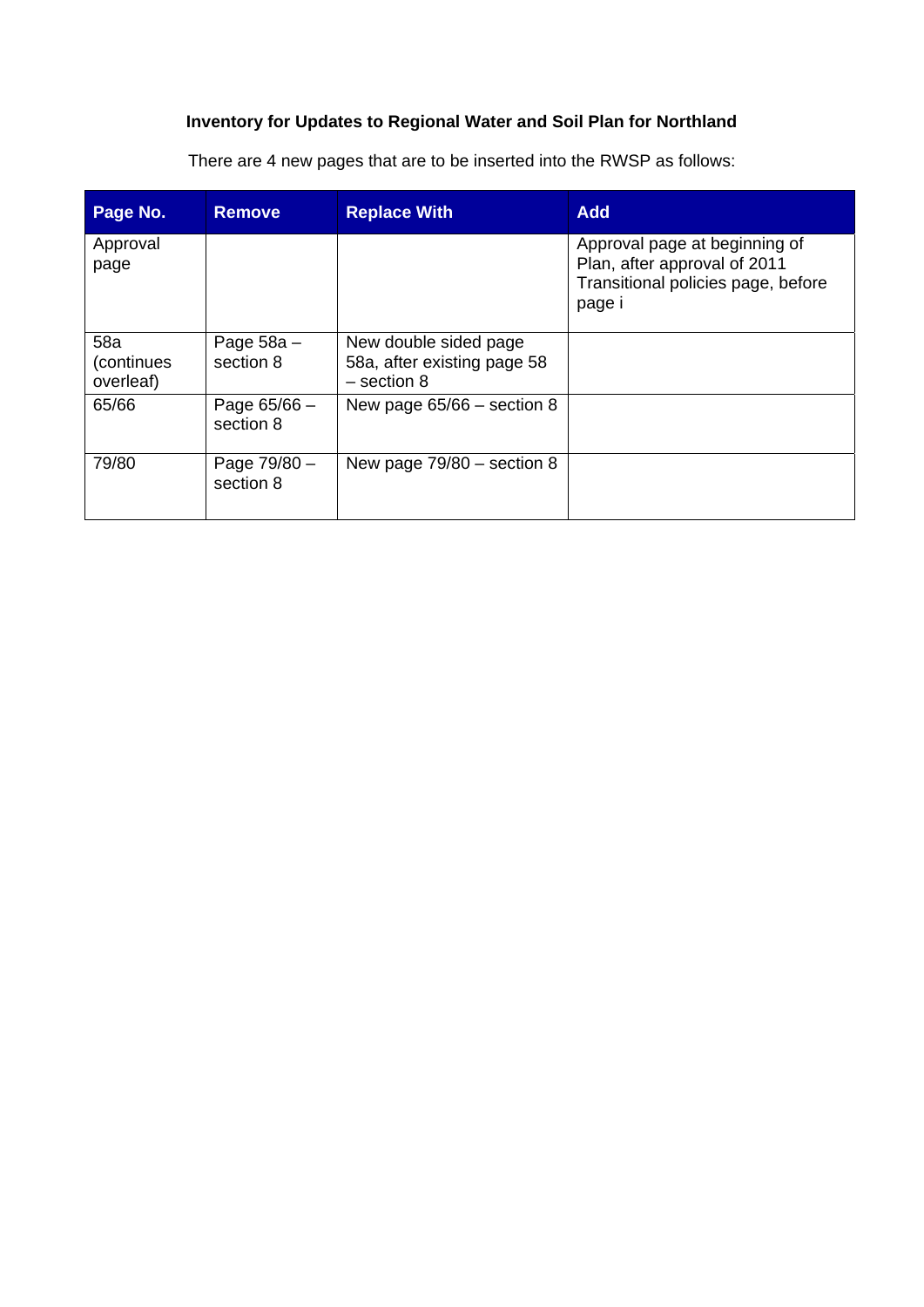# RESOURCE MANAGEMENT ACT 1991

# APPROVAL OF INSERTION OF TRANSITIONAL POLICIES

The National Policy Statement for Freshwater Management 2014 came into effect on the 1 August 2014, and required a new transitional policy (A4-2) to be inserted into the Water and Soil Plan to guide resource consent decision-making in relation to freshwater resources.

These amendments to the Regional Water and Soil Plan were made under section 55 of the Resource Management Act 1991 as directed by the National Policy Statement for Freshwater Management 2011. Section 55 of the Resource Management Act 1991 states that the amendments are to be made without using the public submission process provided in Schedule 1 of the Resource Management Act 1991.

The amendments were publically notified on the 26 July 2014 and inserted into the plan at pages 58a and 79 in accordance with the council resolutions of 15 July 2014.

 $\sqrt{\varphi}$ 

General Manager - Planning and Policy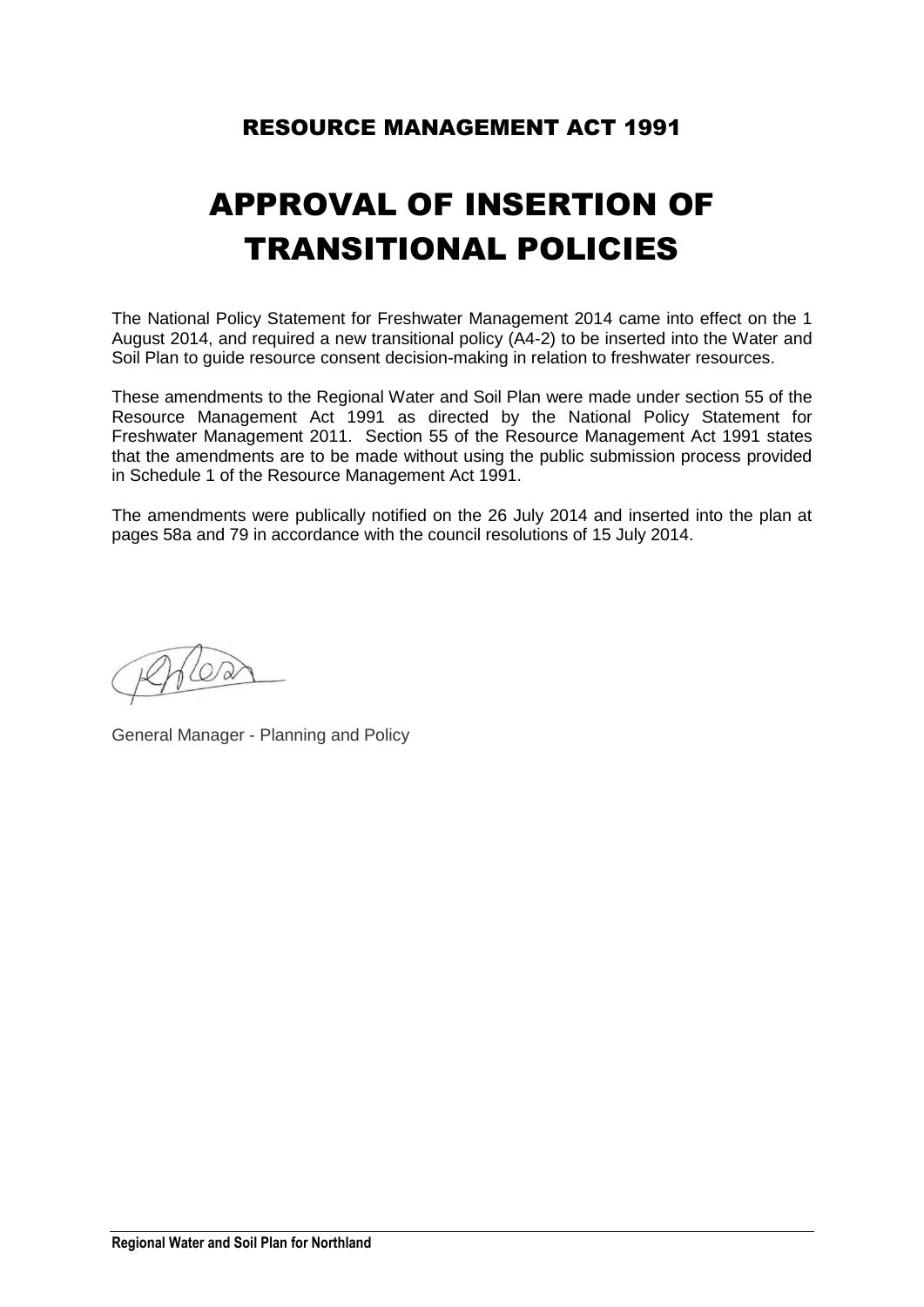## **7.8 TRANSITIONAL POLICY**

- 1. When considering any application for a discharge the consent authority must have regard to the following matters:
	- (a) the extent to which the discharge would avoid contamination that will have an adverse effect on the life-supporting capacity of fresh water including on any ecosystem associated with fresh water and
	- (b) the extent to which it is feasible and dependable that any more than minor adverse effect on fresh water, and on any ecosystem associated with fresh water, resulting from the discharge would be avoided.
- 2. When considering any application for a discharge the consent authority must have regard to the following matters:
	- (a) the extent to which the discharge would avoid contamination that will have an adverse effect on the health of people and communities as affected by their secondary contact with fresh water; and
	- (b) the extent to which it is feasible and dependable that any more than minor adverse effect on the health of people and communities as affected by their secondary contact with fresh water resulting from the discharge would be avoided.
- 3. This policy applies to the following discharges (including a diffuse discharge by any person or animal):
	- (a) a new discharge or
	- (b) a change or increase in any discharge –

of any contaminant into fresh water, or onto land in circumstances that may result in that contaminant (or, as a result if any natural process from the discharge of that contaminant, any other contaminant) entering fresh water.

- 4. Paragraph 1 of this policy does not apply to any application for consent first lodged before the National Policy Statement for Freshwater Management 2011 took effect on 1 July 2011.
- 5. Paragraph 2 of this policy does not apply to any application for consent first lodged before the National Policy Statement for Freshwater Management 2014 took effect on 1 August 2014.

*Explanation: This policy has been inserted into the Water and Soil Plan to give effect to the National Policy Statement for Freshwater Management 2014. It specifies the matters the regional council must consider when assessing and determining an application for a discharge permit*

*This policy is transitional in nature and is intended to maintain ecosystem health and human health (secondary contact) values of freshwater until freshwater quality objectives and limits are established in the Water and Soil Plan by way of a plan change (as required by Policy A1 and Policy A2 of the National Policy Statement for Freshwater Management 2014).*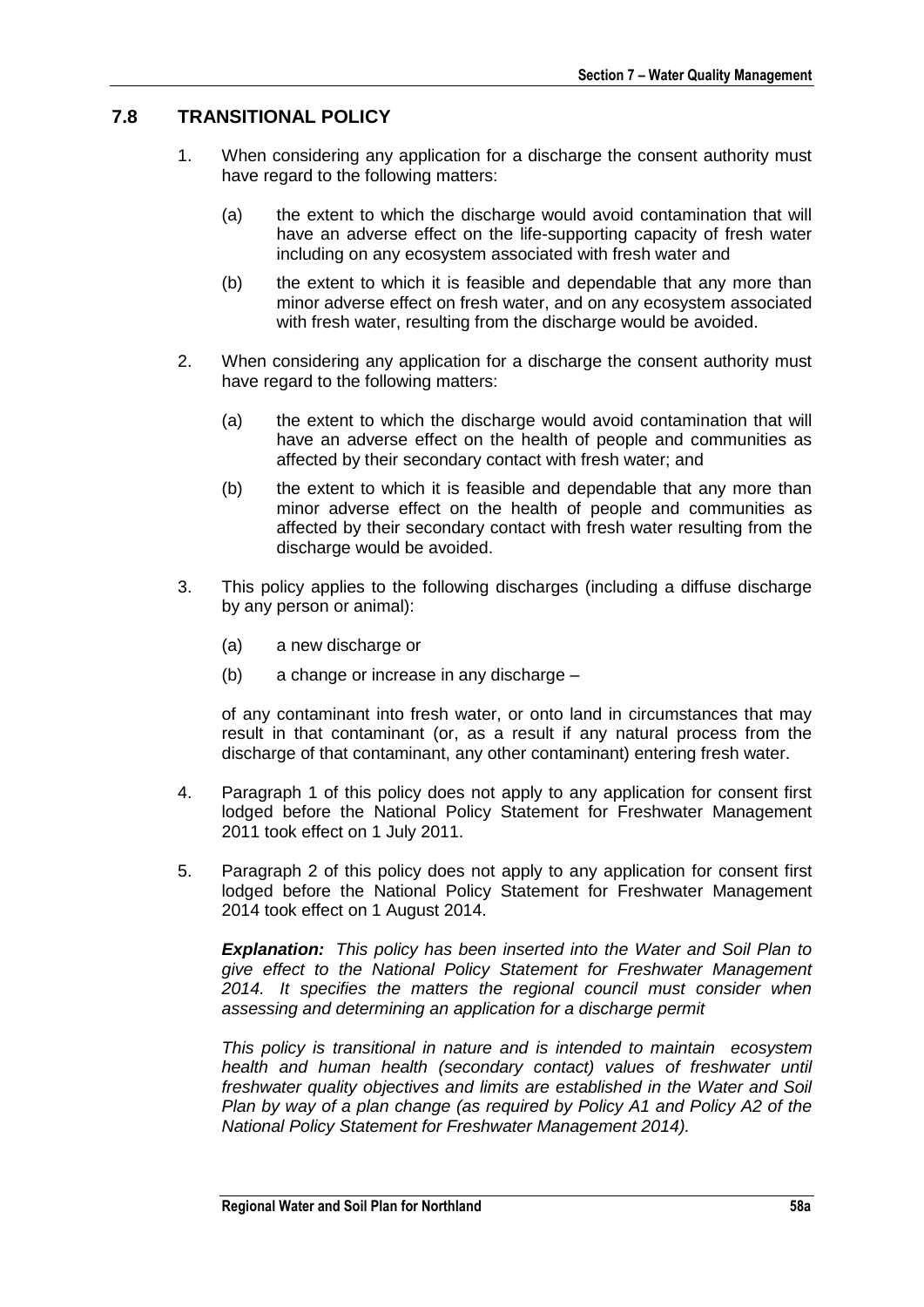### *Explanation continued…*

*The policy applies in addition to other assessment matters in the Water and Soil Plan and in considering all decisions on resource consents for new discharges and/or changes/increases in existing discharges. The policy does not affect activity status but does provide a basis for applying consent conditions.*

*The policy does not apply to new consents or replacement consents for an existing discharge where there is no change or increase in the discharge. Nor does it does apply to discharges authorised by a permitted activity rule.*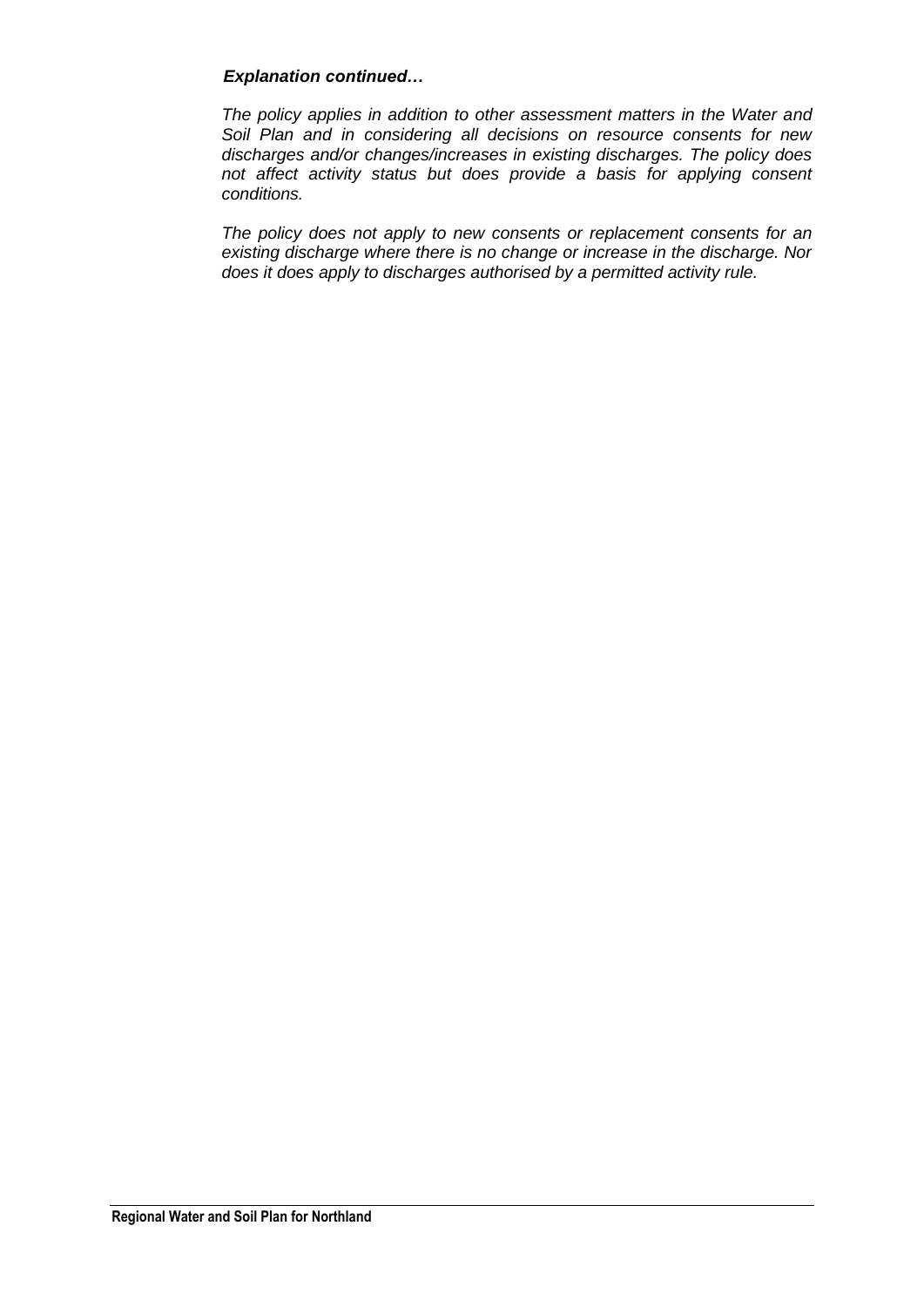### **8.7 POLICIES (NB ADDITIONAL TRANSITIONAL POLICY ON PAGE 79 & 80)**

- 1. To require all new discharges of sewage or discharges with a high organic content to be:
	- (a) By land disposal; or
	- (b) To water, if after reasonable mixing:
		- (i) it does not cause a discernible adverse change in the physiochemical and/or microbiological water quality of the receiving water at the time of discharge; and
		- (ii) it is the best practicable option (as defined by Section 2 of the Act).

Cross-references: 6.04.01, 6.04.02

*Explanation: Discharges of effluent containing high organic matter can be defined as those effluents which, if discharged to water, are likely to change the dissolved oxygen regime of the receiving water. Such changes may lead to the death of aquatic life and/or the production of undesirable growths such as sewage fungus and slimes.*

*In Northland, discharges with high organic content include those from human and animal effluents, decomposing vegetable matter, animal and food processing, and leachates from solid wastes.*

*Direct discharges of contaminants into water, particularly sewage and animal effluent, are offensive to the Northland community. This was made clear during public consultation for the preparation of the Regional Policy Statement. Discharges to water also degrade the traditional, cultural and spiritual values that tangata whenua hold for water and water bodies. It is therefore intended that wherever it is practicable, all discharges will eventually be to land. This is also consistent with policies in the New Zealand Coastal Policy Statement regarding the maintenance and enhancement of water quality in the Coastal Marine Area. Before a new discharge of sewage or discharge with a high organic content to water is allowed, the Council will need to be satisfied that all other options, particularly land disposal have been considered.*

*The best practicable option approach takes account of the financial implications, and the effects on the environment, of that option when compared with other options, as well as the current state of technical knowledge and the likelihood that the option can be successfully applied.*

*For the purposes of this policy, a discernible adverse change in physicochemical and/or microbiological water quality is defined as a change in all or any of the following:*

- *(a) The physical properties or characteristics;*
- *(b) The chemical composition; and*
- *(c) The microbiological content of the receiving waters.*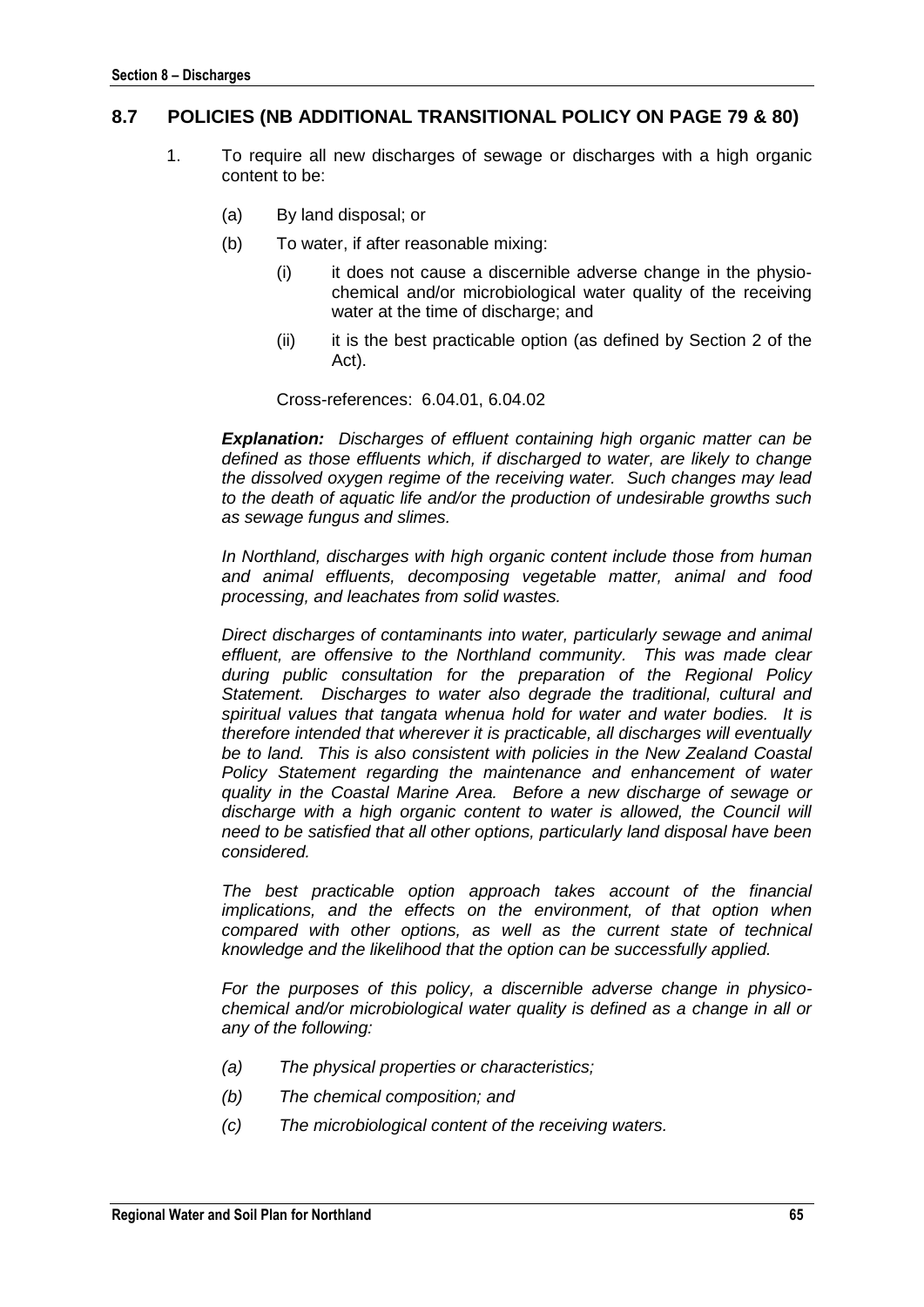*Note: That applicants for new consents should consult with Regional Council staff regarding appropriate levels of accuracy in testing and measurement methodologies in order to determine whether a discernible adverse change is likely to occur. Note also the requirements of Objectives 7.04 and 9.04 and their associated policies, to maintain and enhance water quality.*

*For the purposes of this policy, a new discharge is defined as a discharge:* 

- *(a) From a treatment and disposal system which did not exist at the time this Plan was proposed (April 1995);*
- *(b) From a treatment system which replaces or enhances an existing treatment system;*
- *(c) From the same treatment system to a different receiving water body.*
- 2. To require by the year 2004 or according to an upgrading programme established as part of the conditions on a discharge permit all existing discharges of sewage or discharges with a high organic content to be:
	- (a) By land disposal; or
	- (b) To water, if after reasonable mixing:
		- (i) it does not cause a discernible adverse change in the physicochemical and/or microbiological water quality of the receiving water at the time of discharge; and
		- (ii) it is the best practicable option (as defined by Section 2 of the Act)

Cross-references: 6.04.01, 6.04.02

*Explanation: The move to land based treatment and disposal will markedly improve the water quality of Northland's water resources.* 

*Discharges existing before the notification of this document will be required to be upgraded over a period of time as decided by the Council through its Annual Plan process. Criteria for upgrade priorities are given in the methods based on the actual and potential effects of the discharge on the environment.* 

3. To ensure there are adequate separation distances between water bodies and discharges to land to avoid or mitigate adverse effects on water quality.

*Explanation: There are many other discharges of small volumes containing high concentrations of organic matter and discharges of larger volumes containing low levels of contaminants. The adverse effect of those discharges can be avoided by requiring adequate separation between the discharge point or disposal area and the surface water body or groundwater.* 

- 4. To promote effective effluent treatment and disposal systems which are:
	- (a) Low maintenance and low risk;
	- (b) Land based, where the soil types, available disposal areas, back-up facilities and pumping systems are adequate;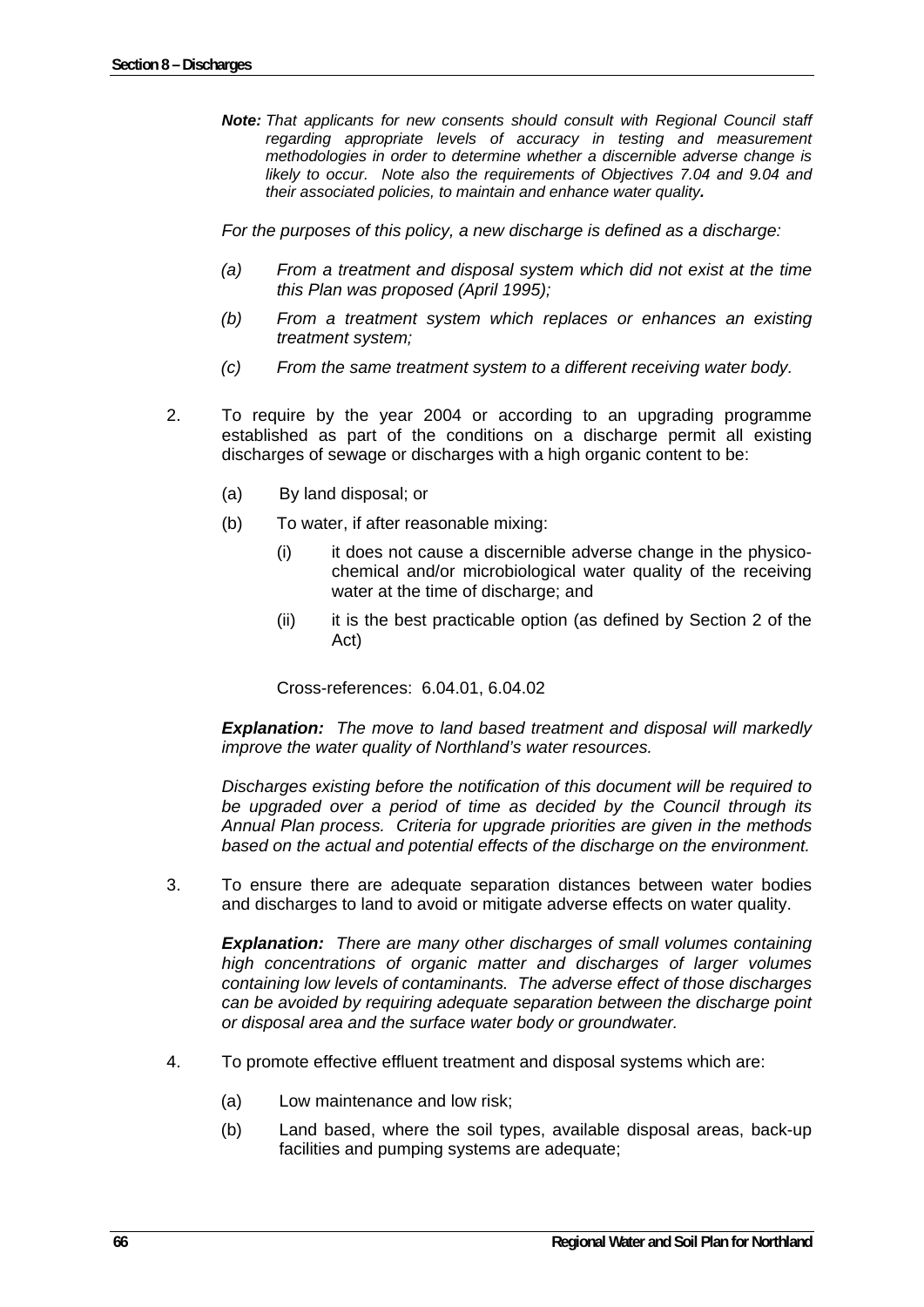Disposal of solid waste, including hazardous wastes is an issue for both regional and District Councils. Liaison and co-ordination of efforts between the Councils is required to achieve the objectives.

The following methods relate to co-ordination and liaison:

8.10.01 8.14.04 8.14.07 8.14.08

#### **8.20 TRANSITIONAL POLICY**

- 1. When considering any application for a discharge the consent authority must have regard to the following matters:
	- (a) the extent to which the discharge would avoid contamination that will have an adverse effect on the life-supporting capacity of fresh water including on any ecosystem associated with fresh water and
	- (b) the extent to which it is feasible and dependable that any more than minor adverse effect on fresh water, and on any ecosystem associated with fresh water, resulting from the discharge would be avoided.
	- 2. When considering any application for a discharge the consent authority must have regard to the following matters:
		- (a) the extent to which the discharge would avoid contamination that will have an adverse effect on the health of people and communities as affected by their secondary contact with fresh water; and
		- (b) the extent to which it is feasible and dependable that any more than minor adverse effect on the health of people and communities as affected by their secondary contact with fresh water resulting from the discharge would be avoided.
- 3. This policy applies to the following discharges (including a diffuse discharge by any person or animal):
	- (a) a new discharge or
	- (b) a change or increase in any discharge –

of any contaminant into fresh water, or onto land in circumstances that may result in that contaminant (or, as a result if any natural process from the discharge of that contaminant, any other contaminant) entering fresh water.

- 4. Paragraph 1 of this policy does not apply to any application for consent first lodged before the National Policy Statement for Freshwater Management 2011 took effect on 1 July 2011.
- 5. Paragraph 2 of this policy does not apply to any application for consent first lodged before the National Policy Statement for Freshwater Management 2014 took effect on 1 August 2014.